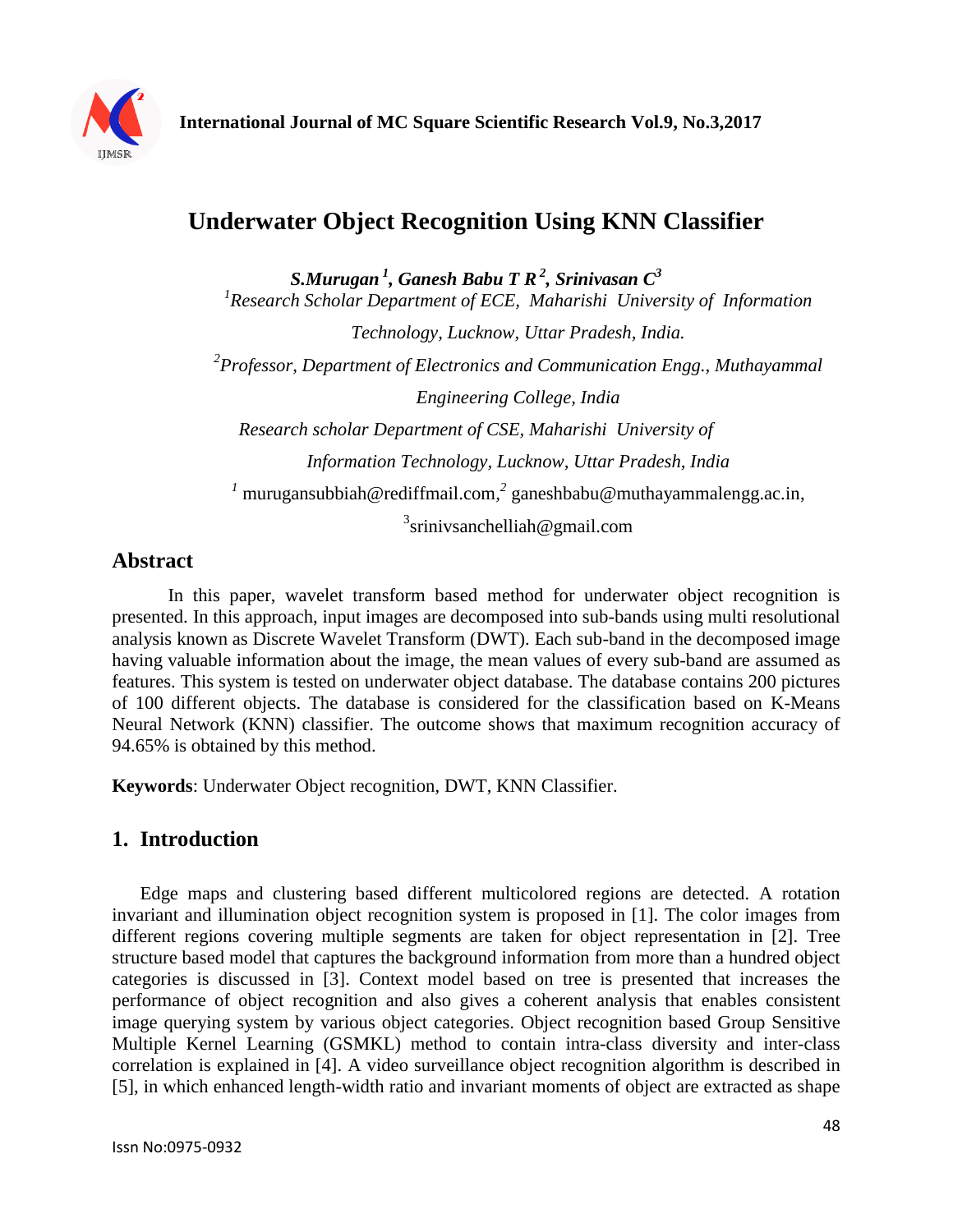

feature. Given object is distinguished for bayesian approach of dynamically selecting camera parameters from a limited set of object classes is proposed in [6]. The Gaussian process regression is applied to learn the likelihood of image features given the object classes and camera parameters.

A method used for the category of object recognition by educating the admired methods from the following two aspects is presented in [7]. Models that are used for capturing the related information among the hundred object types using a tree structure are discussed in [8]. Objects are used that include numerous instances of diverse object categories.

# **2. Methodology**

The system for underwater object recognition system is constructed based on DWT feature extraction as an initial step. These features are tested and classified by the classifier where the output is obtained as the second step. These two steps are done for both the training and the testing input images. The framework of our underwater Object recognition system is as shown fig 1.



**Figure 1 Block diagram of Underwater Object Recognition System**

# **2.1 DWT**

 DWT technique is used in this method to denoise the given input image using decompositions. The DWT features will be having discrete level of wavelet transform features. This feature extraction is done for various levels of decomposition process. In mathematical and practical analysis, DWT is a wavelet transform for which the wavelets are discretely sampled. As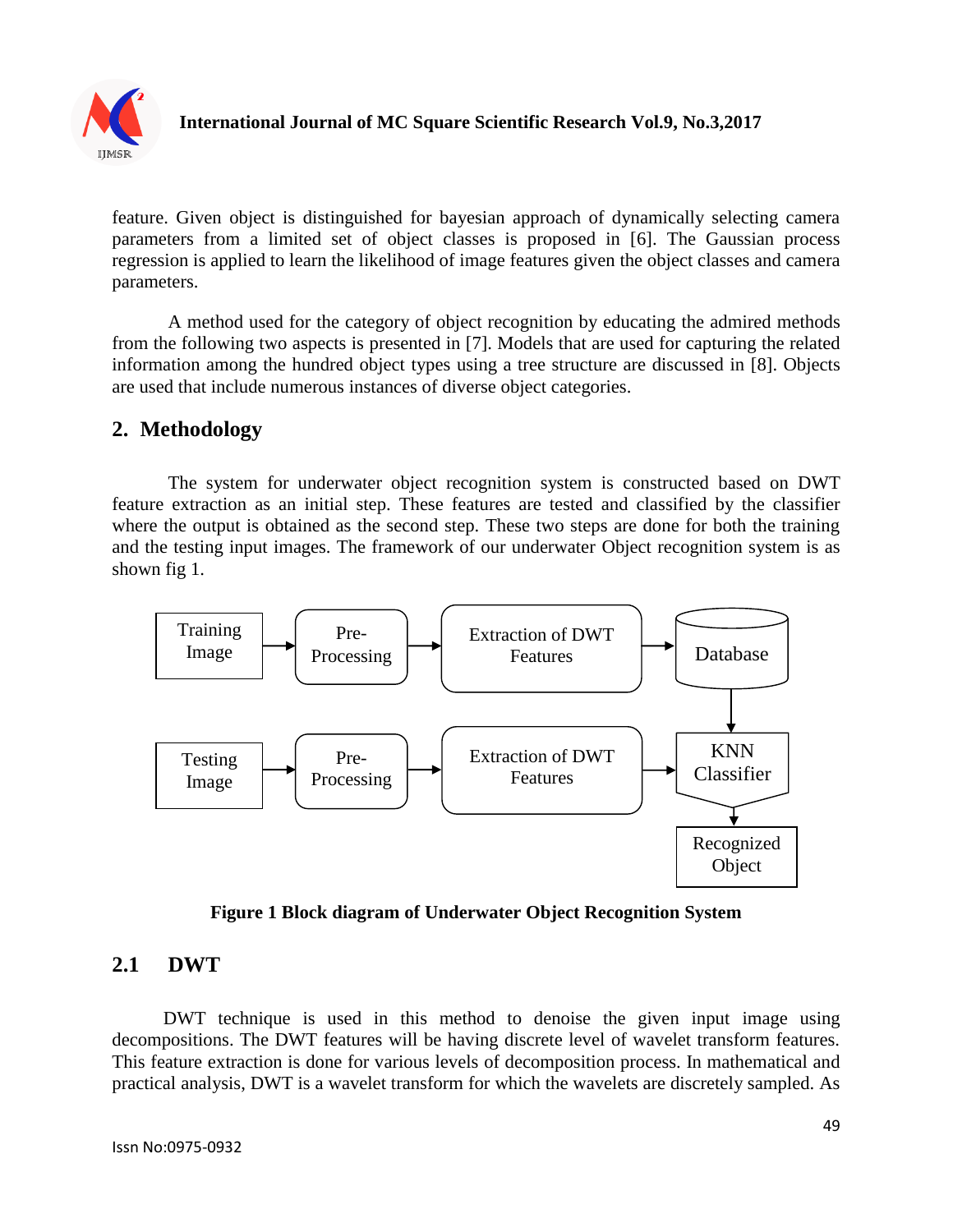

#### **International Journal of MC Square Scientific Research Vol.9, No.3,2017**

with other wavelet transforms, a key advantage it has over Fourier transforms is temporal resolution.

#### **2.2 Feature Extraction**

An extraction of feature is the most important step in all machine learning systems. In our system the DWT features are extracted in each level of decomposition method. Before extracting the features, first the input images undergoes the pre-processing step where the colour conversion of RGB to Gray colour conversion is done. By using these pre-processed images only the DWT features are extracted. The DWT features will be having discrete level of wavelet transform features. This feature extraction is done for various levels of decomposition process. The features extracted are saved as trained database that are used later in classification process.



 $(a)$  (b)

Figure 2 (a)  $\&$  (b) Images used in the proposed system

# **2.3 Classification**

The same step is done for both the training and testing sets. Extracted features are stored in the database according to their equivalent index class for the recognition. The features are extracted and are given as the inputs for the classifier as they need two types of inputs like trained database as one input and the tested image features as another input. Then the KNN classifier used here will start to compare both the features and separate the image class according to the species in the present.

# **3. Results**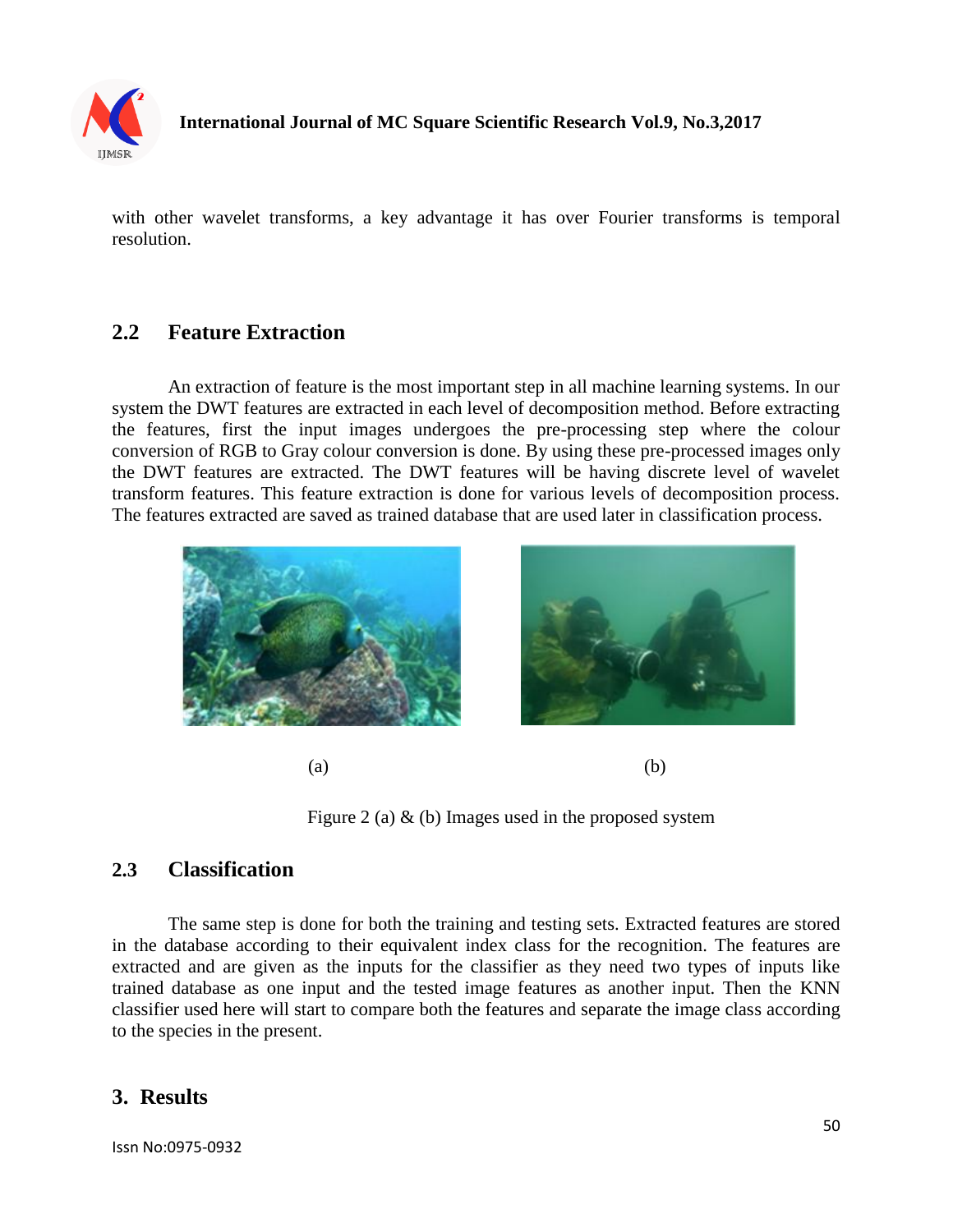

DWT features based underwater object recognition system is tested on Underwater Object Database. The database contains 200 pictures of 100 different objects. The images are tested and classified by using the KNN classifier. The image size present in the database is of 128X128 in size. So as to calculate the performance of our proposed system, given database is separated into two sections namely training and testing set of database images. DWT features are extracted and are tested and classified by using the KNN classifier as explained above. Table 1 stats the accuracy of the recognition that are obtained in this system for the underwater object recognition system.

| <b>Level of</b>      | <b>Recognition accuracy (%)</b> |              |        |        |            |            |
|----------------------|---------------------------------|--------------|--------|--------|------------|------------|
| <b>Decomposition</b> | $10^{0}$                        | $20^{\circ}$ | $30^0$ | $45^0$ | $60^\circ$ | $90^\circ$ |
|                      | 88.25                           | 80.57        | 75.18  | 68.42  | 62.04      | 54.51      |
| 3                    | 88.38                           | 79.80        | 74.02  | 68.84  | 59.03      | 52.71      |
| 4                    | 90.91                           | 82.72        | 78.15  | 71.45  | 65.17      | 59.63      |
| 5                    | 96.52                           | 90.31        | 84.30  | 76.03  | 69.76      | 62.51      |
| 6                    | 99.13                           | 95.57        | 90.85  | 84.63  | 77.95      | 70.57      |

Table 1 Recognition accuracy of the underwater object recognition system

The approach uses up to  $6<sup>th</sup>$  level of DWT decomposition. KNN classifier makes use of Euclidean distance as distance measure for classification. Among the 100 objects used 85 objects are accurately classified and only 15 objects are misclassified.

# **3.1 Conclusion**

System for recognition of underwater object is done based on DWT features and KNN classifier is explained in this paper. The system uses the sub band energies of DWT as features that are used to represent the type of the object from the object database. The system is tested with six diverse training set that are divided from the database. Result stats that the system gives a good recognition accuracy of 98.63% for the features extracted at  $6<sup>th</sup>$  level of DWT decomposition and the overall recognition accuracy of 94.65% of db.

# **Reference:**

1. Kang, Sangseung, Kim, Jaehong, Lee, Jaeyeon, Kim, Kyekyung, (2012), "Object recognition for cell manufacturing system", Biquitous Robots and Ambient Intelligence, pp 512-514.